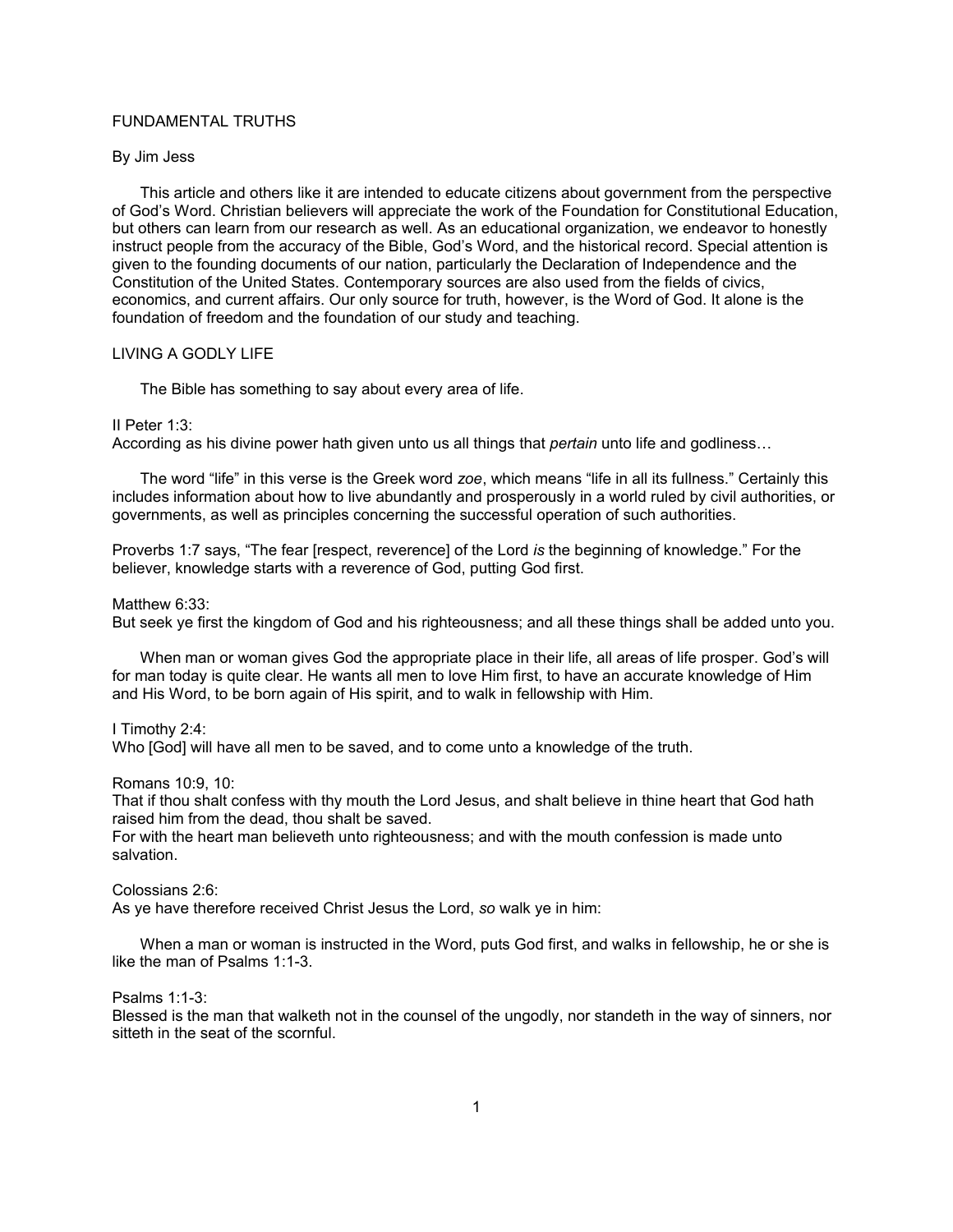But his delight is in the law of the Lord [the Word of God]; and in his [God's] law doth he meditate day and night.

And he shall be like a tree planted by the rivers of water, that bringeth forth fruit in his season; his leaf also shall not wither; and whatsoever he doeth shall prosper.

These scriptures contain keys for a believer's individual success, or for the success of a group of believers. As we shall see from careful study, the Scriptures also contain keys for the success of nations.

The man who walks according to the counsel of God's Word produces fruit, something of substance in his life. He earns eternal rewards. The man who rejects God's Word walks by his senses, his own ways. He receives the consequences of his rejection of God and His Word.

#### Psalms 1:4-6:

The ungodly *are* not so; but *are* like the chaff which the wind driveth away. Therefore the ungodly shall not stand in judgment, nor sinners in the congregation of the righteous. For the lord knoweth the way of the righteous: but the way of the ungodly shall perish.

The individual who walks in fellowship with God is a blessing to those around him, and therefore a blessing to the nation in which he lives. Of course, in any nation, some people will choose to believe God and His Word, and others will not. Even in biblical Israel, many times everyone didn't believe; but there were times when nearly everyone did. In those instances, Israel experienced great prosperity, military dominance and freedom.

# TWO SPIRITUAL KINGDOMS

God set the true standards for a successful and abundant life in the Scriptures. Man receives the positive results when he lives according to these standards. Just as each individual is blessed now and in eternity by obeying the Word of God, nations are also blessed when their people and their leaders correctly apply the teachings of the Scriptures. The truths of the Bible should be the basis for the policies and actions of governments, and should be correctly applied. The most favorable scenario would be for those who make the decisions in government to be believers who understand the truth of God's Word. But that will seldom be the case.

The reason for this is rooted in the spiritual competition between the two spiritual kingdoms: the kingdom of the true God, the father of our Lord Jesus Christ, and the kingdom of His archenemy, the Devil or Satan. When the Devil tempted Jesus Christ in the wilderness, he revealed a great truth about his kingdom that must be understood to understand government. This is the truth of who has dominion over this world.

### Luke 4:5-7:

And the devil, taking him [Jesus] up into an high mountain, shewed unto him all the kingdoms of the world in a moment of time.

And the devil said unto him, All this power will I give thee, and the glory of them; for that is delivered unto me; and to whomsoever I will I give it.

If thou therefore wilt worship me, all will be thine.

Jesus Christ refused this temptation, as he did a number of temptations, but the principle is quite clear. The Devil does have the dominion of the kingdoms – the political and economic systems – of this world. He controls them because most of the people that have authority in these systems unknowingly serve him.

Psalms 24:1 says that the earth belongs to God, but that doesn't mean God controls the systems of this world. When Adam and Eve disobeyed God in the fall of man, they lost the dominion over the earth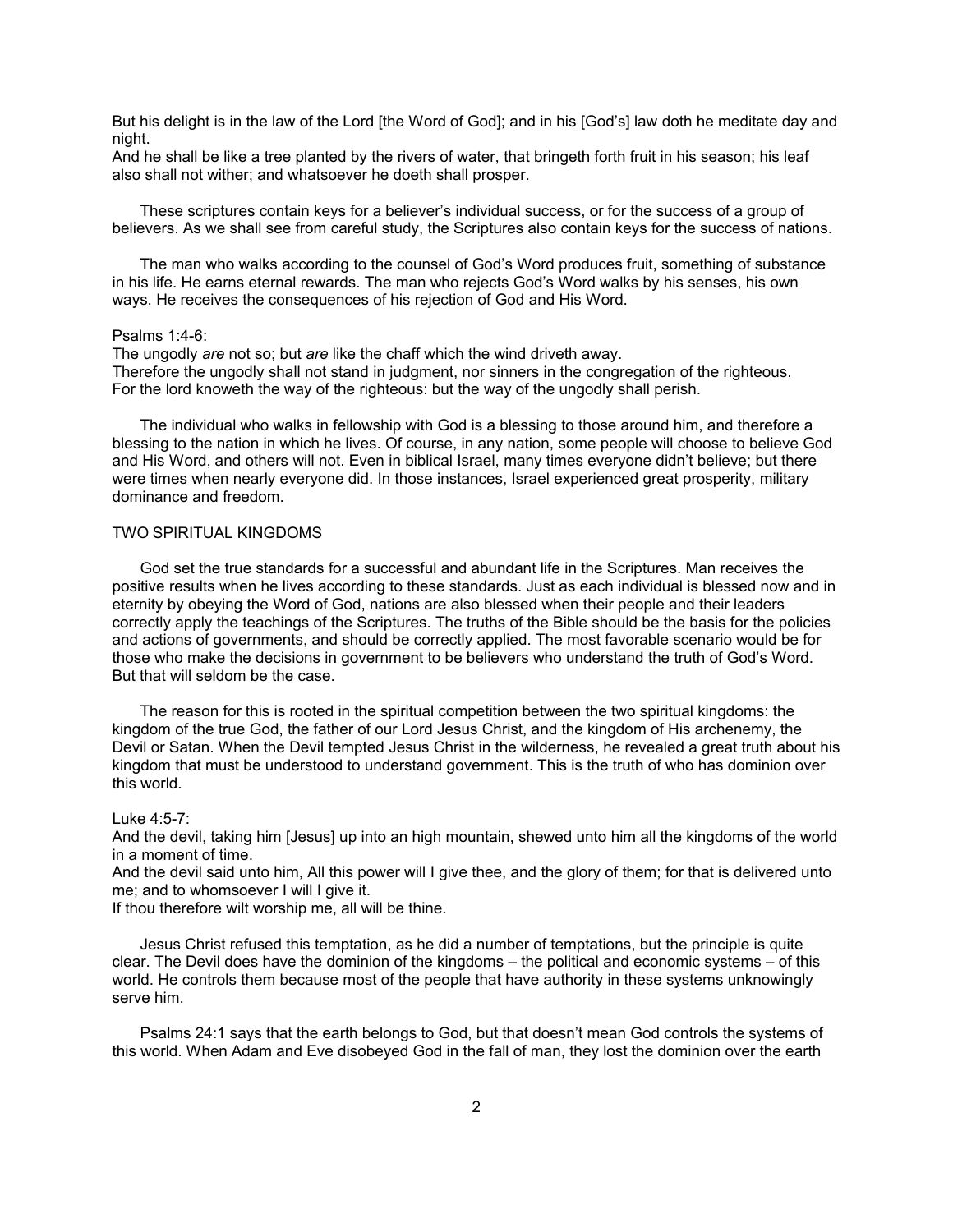that God had originally given to man. The governments of this world continue to be dominated by evil men to this day. The Devil said the power and glory of the kingdoms had been delivered to him, and he was not lying on this point. He gives them to "whomsoever" he chooses. Obviously, he chooses those that are loyal to him or those he can influence and control.

The Founding Fathers of the United States set up a system of government that had the potential to serve the people in a way as never before. By establishing a stable political system based on the consent of the governed, the founders gave citizens the opportunity to allow their chosen representatives to exercise the power of government for a designated period of time, as opposed to placing a tyrant in power for life. Uniquely, the system of government established in our Constitution gave the "God-fearing" people that comprised the majority in our nation for many years the opportunity to give the control of government to other God-fearing men if they were wise enough to do so. Instead of being saddled with a corrupt monarch, the people could choose righteous men to circumvent the dominion of Satan, the god of this world.

# JOSEPH IN EGYPT

One of the greatest examples of a man who walked for God and broke the adversary's dominion is the record of Joseph in the Bible. In the Book of Genesis, chapters 37, and 39-50, we find the account of Joseph and how he rose to second in command – second only to Pharaoh – in Egypt, the greatest civilization at that time. In this position, Joseph followed God's instructions, saved the nation, and saved his own family from extinction. Of course, Joseph's brothers were the patriarchs of the nation of Israel and part of the "Christline," the ancestral lineage of Jesus Christ.

Joseph was sold into slavery by his envious brothers in the land of Canaan and taken to Egypt. There he became a servant in the house of one of Pharaoh's military officers. But God was with Joseph, as the Scriptures teach. In time, the officer made Joseph steward, or manager over his house. Later, the officer's wife unjustly accused Joseph of wrongdoing and Joseph was sent to prison. But even in prison, God was with Joseph and "gave him favor" in the eyes of the keeper of the prison. (Genesis 39:21) One day, Joseph was given the responsibility of two prisoners who were Pharaoh's officers. They stayed for a period of time in the prison. One night they each had a dream that Joseph was able to interpret. Joseph gave one of them, the chief butler, good news about what his dream meant – that he would be released. Joseph asked this man to speak to Pharaoh on his behalf in order to obtain Joseph's own release from prison. Even though the butler was restored to his office as Joseph had foretold, he forgot about Joseph. (Genesis 40:1-23)

Two years later, Pharaoh had a dream that none of the wise men or magicians of Egypt could interpret. The chief butler remembered Joseph at this point and told Pharaoh of him. Pharaoh had Joseph brought from the prison to interpret his dream.

### Genesis 41:15, 16:

And Pharaoh said unto Joseph, I have dreamed a dream, and *there is* none that can interpret it: and I have heard say of thee, *that* thou canst understand a dream to interpret it. And Joseph answered Pharaoh, saying, *It is* not in me: God shall give Pharaoh an answer of peace.

Pharaoh proceeded to recount the dream to Joseph and Joseph told Pharaoh what it meant: After seven years of great plenty, a famine would afflict Egypt for seven years. Joseph also told the Pharaoh what preparations should be made for the people – how much of the harvest from the years plenty should be stored and where it should be stored. God showed Joseph all of this by revelation. And Pharaoh and his advisors liked what they heard.

### Genesis 41:37, 38:

And the thing was good in the eyes of Pharaoh, and in the eyes of all his servants.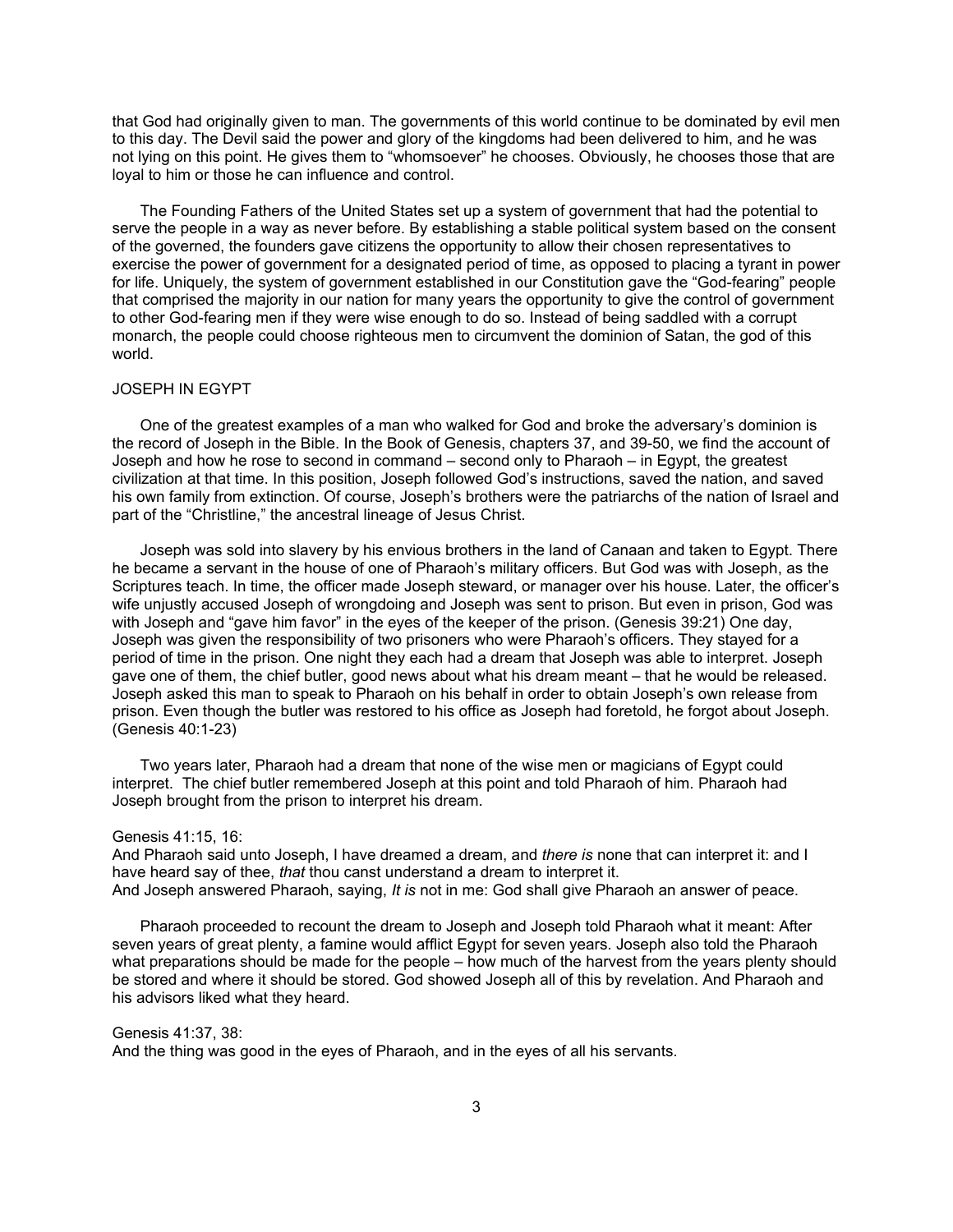And Pharaoh said unto his servants, Can we find *such a one* as this *is*, a man in whom the Spirit of God *is*?

That's quite a statement for a pagan king to make.

# Genesis 41:39-41:

And Pharaoh said unto Joseph, Forasmuch as God hath shewed thee all this, *there is* none so discreet and wise as thou *art*:

Thou shalt be over my house, and according unto thy word shall all my people be ruled: only in the throne will I be greater than thou.

And Pharaoh said unto Joseph, See, I have set thee over all the land of Egypt.

In the space of one day, God opened a door for Joseph to move from a dungeon in Egypt to the top administrative job in the nation. He was second-in-command to Pharaoh, the king of Egypt, and he functioned in that capacity for a number of years. Because Joseph operated revelation manifestations of holy spirit, God was able to "outflank" the adversary, Satan, and Joseph was free to exercise the dominion normally reserved for the Devil's people. And the end result had eternal ramifications.

Do you think this means that God wants His most faithful and committed people to be in the top political positions in nations? Not necessarily. There was a very specific reason that God had moved his man, Joseph, into this position. It was a spiritual reason, not a political one. The famine that overtook Egypt for seven years also affected the land of Canaan, where Joseph's family lived. His father was Jacob, also called Israel, and his brothers were eleven of the patriarchs of the twelve tribes of Israel. From the bloodline of one of these men, Judah, would come the Messiah, the Lord Jesus Christ. At this time, Satan brought a famine to these lands for the express purpose of wiping out the Christline, which would produce the Promised Seed, the Lord Jesus Christ. But God knew, in His foreknowledge, that the famine would come. He moved Joseph into the position in Egypt because Joseph was the man who would be responsible for distributing the food in the years of famine. When his brothers came to Egypt to buy food, Joseph recognized them and eventually told them who he was. Because of his position, he was able to nourish his father and brothers, their families and their servants. He even helped move them to Egypt to be near him. They prospered during the famine while many were starving or losing their lands to feed themselves.

The importance of the spiritual works we do cannot be underrated. Joseph rose to his position by staying faithful to God, believing God, and listening to and obeying what God said. Specifically, Joseph operated the manifestations of word of wisdom and word of knowledge to reveal to Pharaoh what was going to occur. That's not the way men usually rise to the second most powerful governmental position in a country, let alone the second most powerful position in the most powerful nation in the world in a given era. But Joseph knew that God was with him. He knew how to follow God's instructions, and that's what he did. In doing so, he not only preserved the Christline, but he removed Egypt from Satan's control and dominion for a period of time in Egypt's history.

# REBUILDING ON GOD'S FOUNDATION

One of the reasons that the U.S. political system functioned as well as it did for many years to protect the rights of citizens was the basic goodness of the people themselves. By this I do not mean that these men and women did not have a sin nature or never made mistakes. But for many years, a large percentage of the American people were devoted to many sound principles of truth because the people were "God-fearing." There was a respect for righteousness and justice among the men and women who formed the early colonial settlements in our nation, and many of the leaders in these communities worked hard to apply God's Word in their governmental decisions. The result was that Satan's dominion was circumvented and the people had the awesome privilege of being able to choose righteous men to serve in government.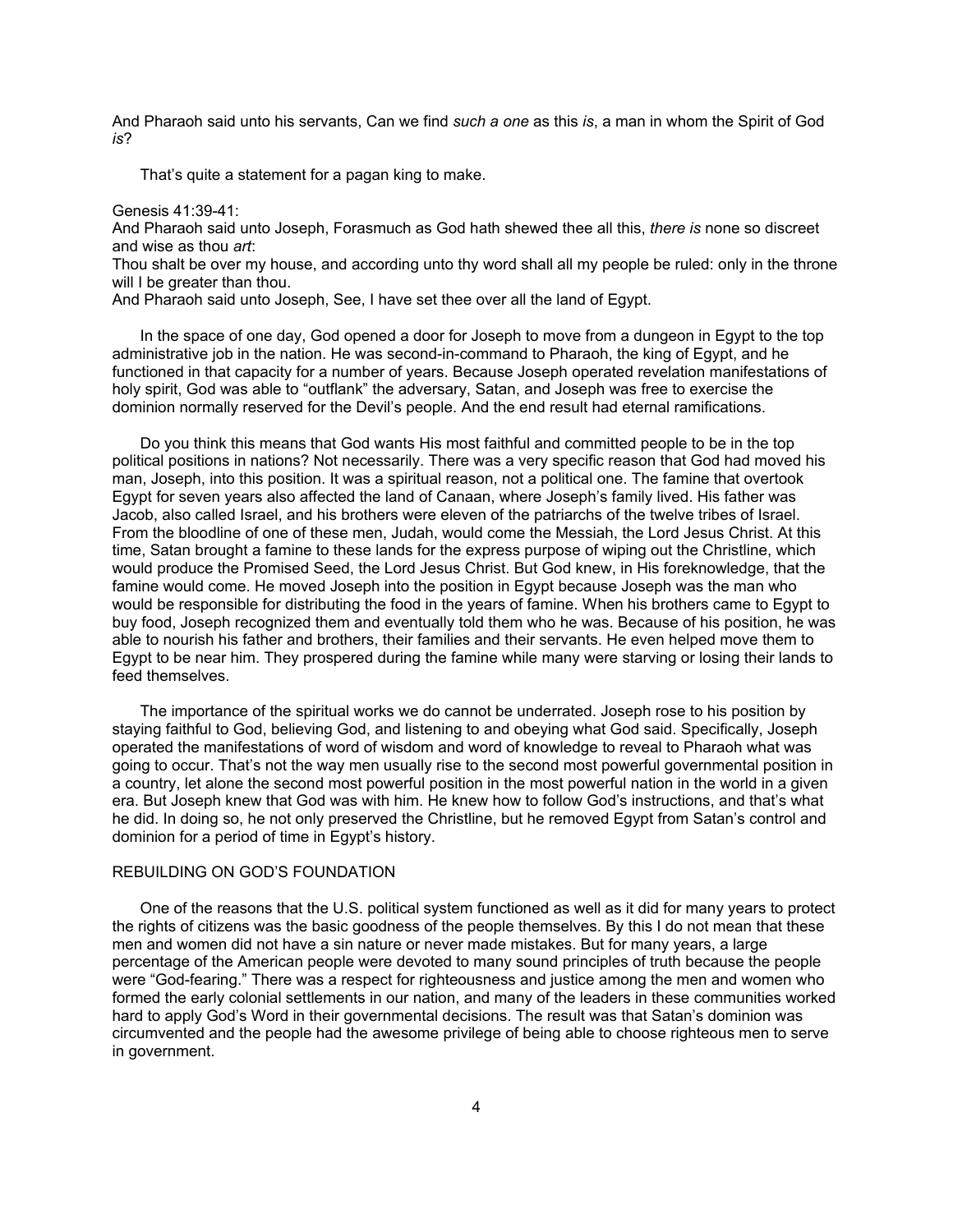The actions of the early colonists set the course of freedom for at least the first century and a half of colonial development on this continent. The Founding Fathers, the men who framed the Declaration of Independence and the Constitution of the United States, set the course for the first century or so of the American republic. God's Word was the foundation for American freedom. And it still is today. Even though we have drifted from our principles as a nation, many of our basic freedoms are still intact and protected.

Early in the twentieth century, we as a nation began to lose our moorings. Bit by bit, our leaders forsook our founding principles to follow crooked pathways. These ways led to the welfare state, the erosion of our freedoms, and war. The initial arguments to provide for the poor, make the world a safe place, and pursue humanitarian objectives seemed appropriate and harmless enough. But many of the well-intentioned actions of our government in the twentieth century did not make us freer or more prosperous. The buildup of governmental power in the twentieth century led to a situation in which we were more addicted to government than ever before. The sad result is that our politicians and bureaucrats are more powerful than ever before. We are less insulated from the power of evil men who may come to power in our government because we have allowed them to make more and more decisions that affect our lives. Many in our nation have continued to prosper and succeed in spite of many shortsighted decisions, abuses of power, and just plain treachery on the part of some of our leaders.

While there are honest, justice-loving men and women who work in positions of responsibility in government, some lack the authority to make the positive changes that would advance our freedom. In some cases, those in political office who must make decisions lack the wisdom or courage to make the right decisions. And at times, some of our political leaders are simply misguided. They resemble those in biblical Israel as described in the book of Isaiah.

#### Isaiah 59:9, 10, 13, 14:

None calleth for justice, nor *any* pleadeth for truth: they trust in vanity, and speak lies; they conceive mischief, and bring forth iniquity.

Therefore is judgment far from us, neither doth justice overtake us: we wait for light, but behold obscurity; for brightness, *but* we walk in darkness.

We grope for the wall like the blind, and we grope as if *we had* no eyes: we stumble at noon day as in the night; we are in desolate places as dead men.

In transgressing and lying against the Lord, and departing away from our God, speaking oppression and revolt, conceiving and uttering from the heart words of falsehood.

And judgment is turned away backward, and justice standeth afar off: for truth is fallen in the street, and equity cannot enter.

The only way to defeat such spiritual darkness is to introduce spiritual light.

### Psalms 119:130:

The entrance of thy words giveth light; it giveth understanding to the simple.

The purpose of the teaching offered by the Foundation for Constitutional Education is to put the light of God's Word – the principles of God's Word – into our political discourse. The Bible is not simply a book for public officials to swear on when they take their oaths of office. The Scriptures are a pattern by which to live as well as a blueprint for sound governing. I John 3:8 says Jesus Christ came to destroy the works of the Devil. In order to follow in the steps of Jesus Christ and destroy the Devil's works today, we must apply the knowledge of the truth. That is the only way to dismantle the components of a governmental system that has departed from true character of our republic. The process begins with spiritual deeds.

# Acts 26:18:

To open their eyes, *and* to turn *them* from darkness to light, and *from* the power of Satan unto God, that